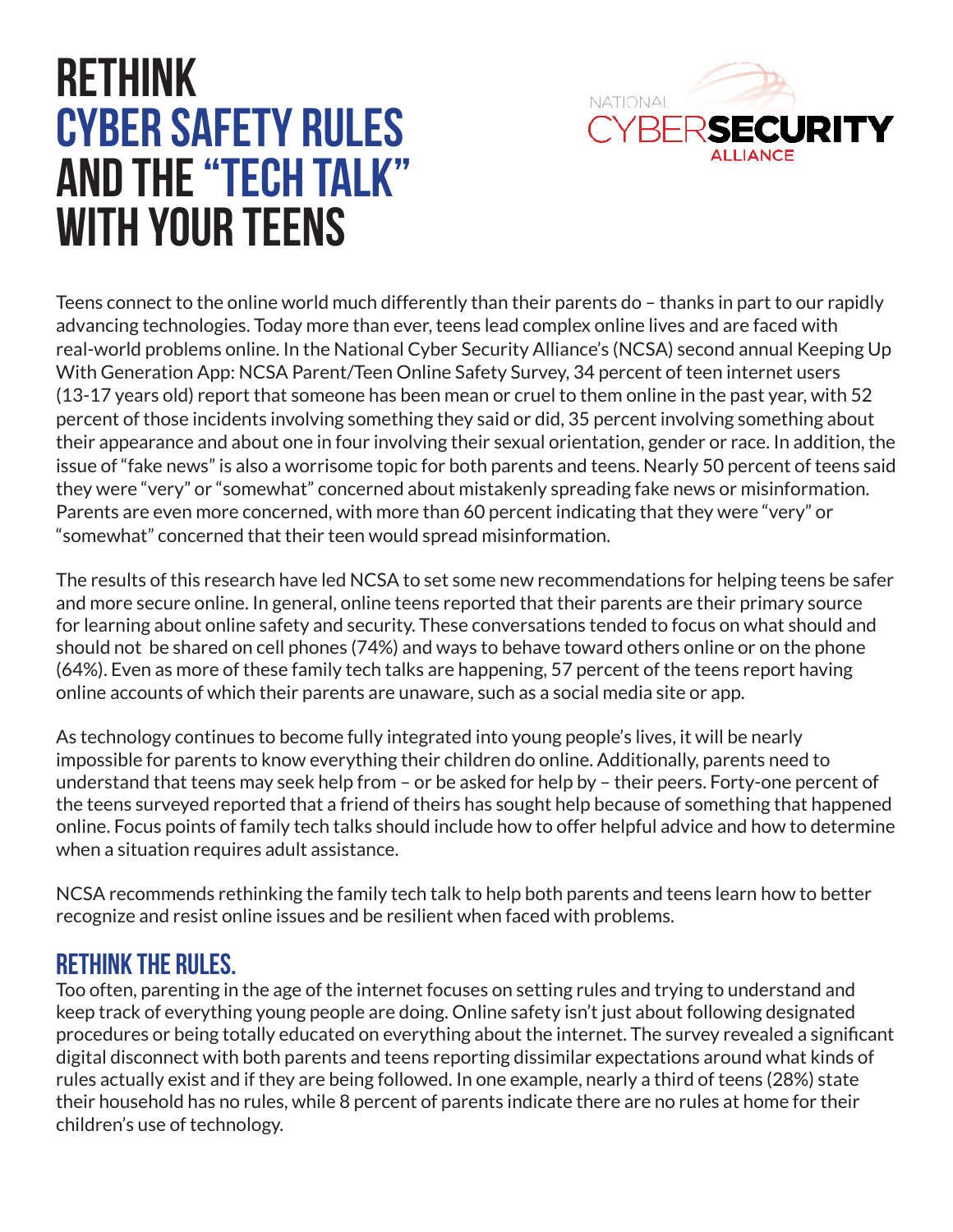

### **Rethink Cyber Safety Rules and the "Tech Talk" with Your Teens**

While NCSA believes rules still play an important role in helping young people stay safe and more secure online, we recommend revising the approach to online safety rules and taking the following into consideration:

- **Make rules that can be enforced:** It's easy to create a laundry list of rules. Making rules that are impractical to follow or enforce won't make young people safer or more secure and can create a situation where rules lose meaning and parents become disengaged. For example, as a majority of teens have online accounts that their parents aren't aware of, rules requiring advance permission before creating accounts are likely to be broken and unenforceable. Before setting a rule, think about whether it will significantly improve your children's safety and how you can keep the lines of communication on the issue open.
- **Have a core set of rules the whole family follows:** The most impactful rules are those that apply equally to everyone. So create a set of rules that everyone in the family is expected to follow. For example, limiting use of devices during meal times or other times spent together as a family, practicing discretion when sharing personally identifiable information about family members, and seeking permission from one another before sharing information, such as posting photos on social networks.
- **Make rules together and change them over time:** Young people may surprise you with how much they already know about being safer and more secure online. Ask them about the rules they have made for themselves and the practices they currently follow. Then have them establish rules they can commit to following. Make sure that the rules evolve as your children grow. What is an appropriate rule for a 10-year-old may not be appropriate for a teen, so periodically revisit your expectations.

#### **It's not about the technology – it's about how it is used.**

There can often be hysteria around the latest app or how young people use devices. Connected devices are not unlike cars. Many cars can travel at speeds way above the speed limit, so teaching responsible use and good behaviors is key to safety. For example, smart devices have cameras that can be used to spark and promote creativity, and apps may have functions that allow video chat or live streaming. They can also be used to send inappropriate images or create security vulnerabilities. Teaching the family how to use the technology appropriately and manage privacy and security settings will help everyone learn how to better protect themselves online.

#### **ESTABLISH A SAFE ENVIRONMENT FOR TECHNOLOGY CONVERSATIONS.**

Although teens might not always come to you for online advice, it's important to be prepared to help them when they do. Work to create an environment of trust in which your kids can comfortably talk to you about their experiences and issues without fear of punishment or blame, even if they have broken an established rule. Additionally, consider asking your teen to talk about their friends' experiences and problems online; they may be more comfortable discussing someone else's experience than their own.